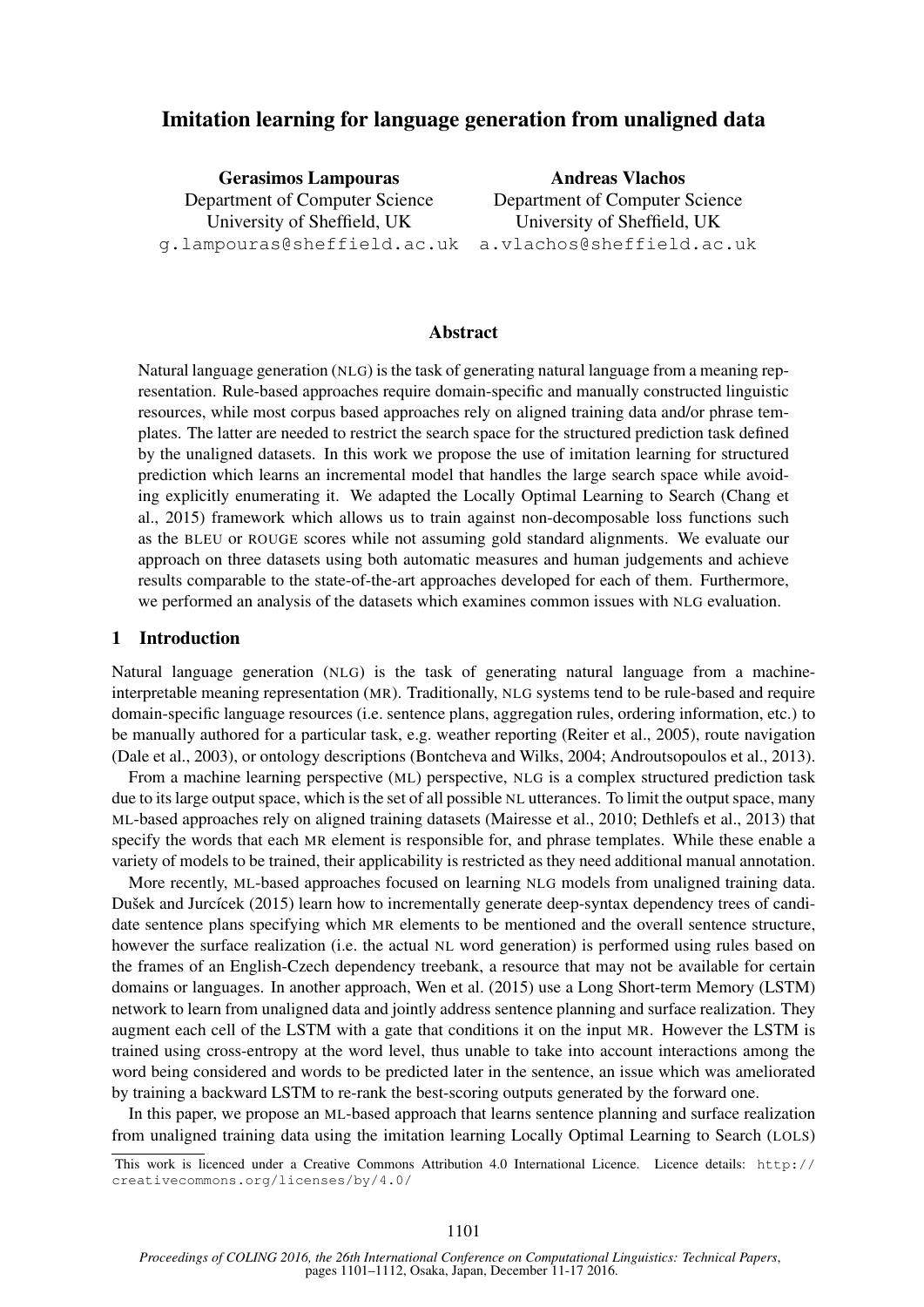

Figure 1: Sample MR and corresponding NL utterance from the BAGEL dataset.

| <b>Predicate: INFORM</b>                                                                                        |
|-----------------------------------------------------------------------------------------------------------------|
| type = "hotel", count = "182"                                                                                   |
| dogs_allowed = dont_care                                                                                        |
| Reference:<br>There are 182 hotels if you don't care if dogs are allowed.                                       |
| Reference with replaced verbatim values:<br>There are X-count-1 X-type-1 if you don't care if dogs are allowed. |
| <b>Predicate: ?REQUEST</b>                                                                                      |
| price_range                                                                                                     |
| <i>Reference:</i> So what price range are you looking for?                                                      |

Figure 2: Sample MRs and corresponding NL utterances from the SF datasets.

framework (Chang et al., 2015). Similar to other imitation learning algorithms for structured prediction such as DAGGER (Ross et al., 2011), LOLS reduces structured prediction to classification with greedy inference thus avoiding the enumeration of all outputs, while also ameliorating the issue of error propagation. Unlike other structured prediction frameworks, LOLS is able to learn using non-decomposable loss functions. Thus it is well-suited to learning NLG systems where measures such as BLEU (Papineni et al., 2002) or ROUGE (Lin, 2004) that do not decompose over single words are commonly used for evaluation. Thus we are able to learn the interactions of the word currently being predicted with those to be predicted later in the sentence. We further propose a variant of LOLS using sequence correction and updates (Collins and Roark, 2004), and an exponential decay schedule (Daume III et al., 2009) . We com- ´ pare against the systems by Dušek and Jurcícek (2015) and Wen et al. (2015) on their respective datasets (three datasets across two domains) and show that the NLG system proposed achieves comparable results in both automatic and human evaluations. $<sup>1</sup>$ </sup>

### 2 Natural language generation

The NLG process takes as input a meaning representation (MR) consisting of a predicate followed by an unordered set of attributes and corresponding values; the output is a NL sentence. Figures 1 and 2 show samples from the BAGEL (Mairesse et al., 2010) and SF datasets (Wen et al., 2015) that we are considering in this work. The predicates in each MR are utterance-level labels that represent the overall function of the utterance, e.g. whether the utterance should *inform* the user of the attributes and values, or whether it should *request* them from the user. Each attribute may have multiple values, which may be either strings that appear verbatim in the references (e.g. "the Saffron Brasserie", "hotel"), constants from a controlled vocabulary (e.g. placetoeat), or boolean (e.g. yes, no).

We preprocess the MR-NL pairs by replacing verbatim strings with variables ("X-") in the MRs and NLs, which results in the same delexicalized MR paired with multiple NL references (see Figures 1 and 2). Note that the second MR in Figure 2 contains no verbatim strings, and its reference is not modified. Multiple references for the same MR can be beneficial since they capture lexical variation for the same meaning, but also pose a challenge to model learning as they provide ambiguous training signal.

We formulate the generation of a NL utterance from a MR as a sequence of two types of actions, content prediction actions  $a_c$  and word prediction actions  $a_w$  (Alg. 1). To generate an NL utterance, each content prediction action selects which attribute c should be expressed next; in the case of multiplevalued attributes, one value is chosen based on their order of appearance in the training data. Once the content prediction action sequence is completed, for each selected attribute c, we generate a sequence of words chosen from its corresponding dictionary  $D<sub>c</sub>$ . This dictionary consists of all the words that we have observed to co-occur with attribute  $c$  in the training data. Content and word prediction have special termination actions  $(END_{attr}$  and  $END_{word}$  respectively). The generation process can stop without exhausting all attributes in the MR thus making it possible to omit information deemed redundant (e.g. that a restaurant is a place to eat). From the action sequence produced, it is straightforward to derive the final sentence by keeping the word prediction actions; the content prediction actions are discarded.

<sup>&</sup>lt;sup>1</sup>All code is available at https://github.com/glampouras/JLOLS\_NLG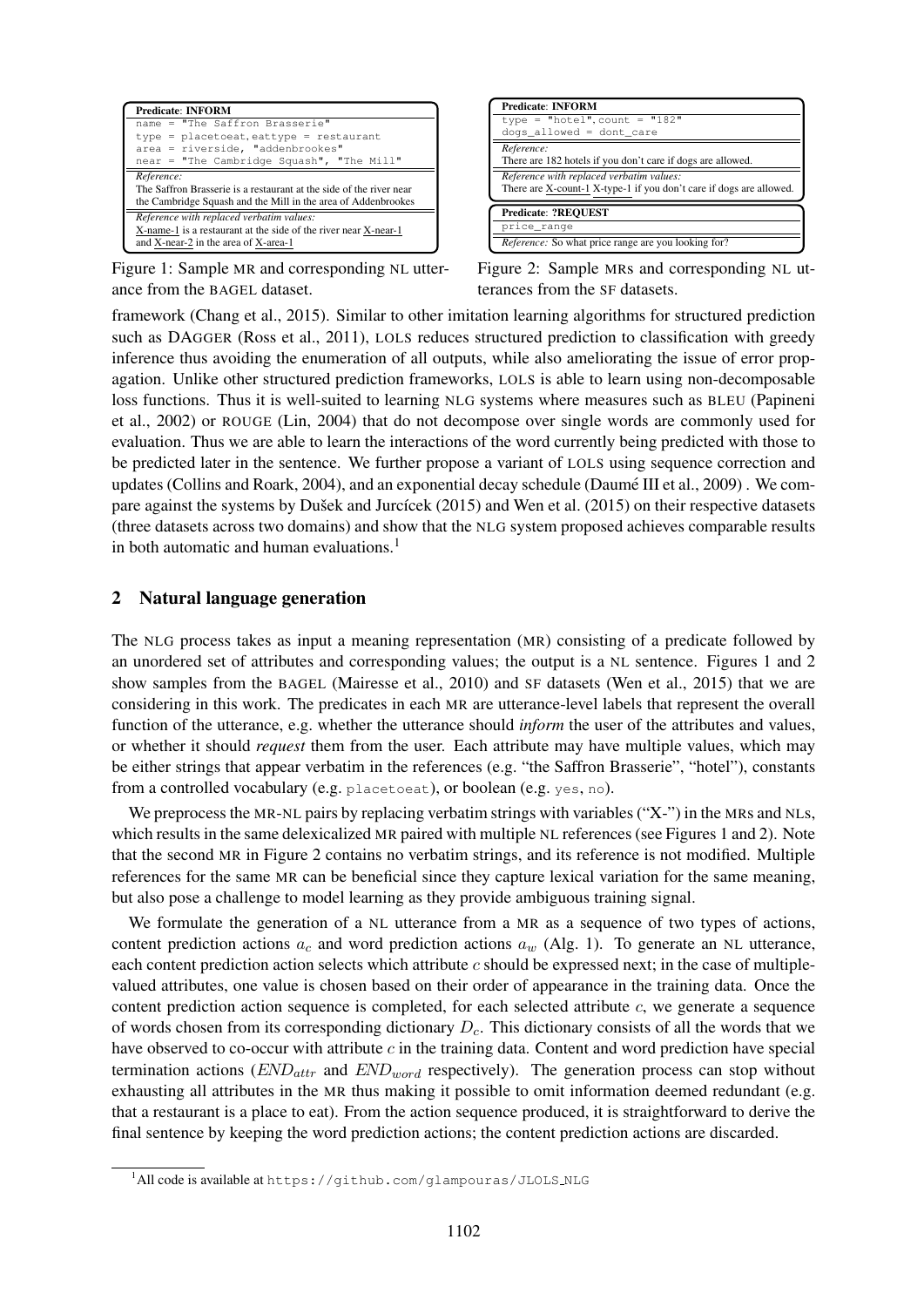#### Algorithm 1: NLG process

**Input:** meaning representation MR with set of attributes C, attribute dictionaries  $D_c$ ,  $\forall c \in C$ **Output:** action sequence A 1 do 2 | predict attribute  $c \in C \cup \{END_{attr}\}$  and append  $a_c$  to  $A_c$  $3$  remove c from C 4 while  $a_c \neq END_{attr}$ 5 for a<sup>c</sup> *in* A<sup>c</sup> do 6 do 7 | predict word  $w \in D_c \cup \{END_{word}\}\$ and append  $a_w$  to  $A_w$ 8 while  $a_w \neq END_{word}$ 9  $A = (A_c, A_w)$ 

Fig. 3 illustrates the action sequence to generate the NL sentence for the MR of Figure 1. The first set of actions is to choose amongst the attributes (eattype, name, near, or the content termination action  $END_{attr}$ ), and if necessary also choose which value to express (e.g. for area, either riverside or X-area-1). Following this, for each chosen attribute and value we generate an appropriate sequence of word prediction actions (e.g. "at", "the", "side", "of", "the", "river") followed by the  $END_{word}$  action denoted by "|" (top part of Fig. 3). Content prediction actions are only used indirectly to generate the sentence; thus different sequences can result in the same sentence, as shown in the bottom part of Fig. 3.

The NLG process defined in this section assumes we train two types of classifiers, one for the content prediction actions and one for word prediction actions for each attribute. If we had alignment information, it would be possible to extract data to train both types of models, either independently (Angeli et al., 2010) or jointly. However, we do not assume access to such information. Instead, we take advantage of the ability of imitation learning algorithms such as LOLS to learn with non-decomposable loss functions by only needing to evaluate complete output predictions instead of individual actions. In NLG's case, this means we do not require explicit supervision for the content and word prediction actions, but only a way to evaluate complete generated sentences against the reference using measures such as BLEU.

#### 3 Locally Optimal Learning to Search

Here we describe how we learn the content and word classifiers we introduced in Section 2. As input to the algorithm (Alg. 2), we assume a set of training instances S and a loss function  $\ell$  that compares complete NL sequences generated for MRs in  $S$  against references for that MR, e.g. using BLEU or ROUGE. In addition, an expert policy  $\pi^{ref}$  must be specified which will be acting as an oracle during training, returning the best content or word action possible given the words predicted already and the gold standard NL reference for the instance. We describe the expert policy and loss function in detail in separate subsections. Finally, the learning rate  $\beta$  is also part of the input. The output is a learned policy consisting of one classifier for content prediction and one classifier for word prediction for each attribute  $c$ , whose label set is the attribute dictionary  $D<sub>c</sub>$ . These classifiers are learned using a cost-sensitive classification (CSC) learning algorithm (CSCL). In CSC each training example has a vector of misclassification costs, thus rendering some mistakes on some examples more expensive than others.

Before the training iterations begin, a policy  $\pi_0$  (i.e. content and word classifiers) is initialized on CONTENT PREDICTION



Figure 3: NLG process example with two different content and word prediction action sequences.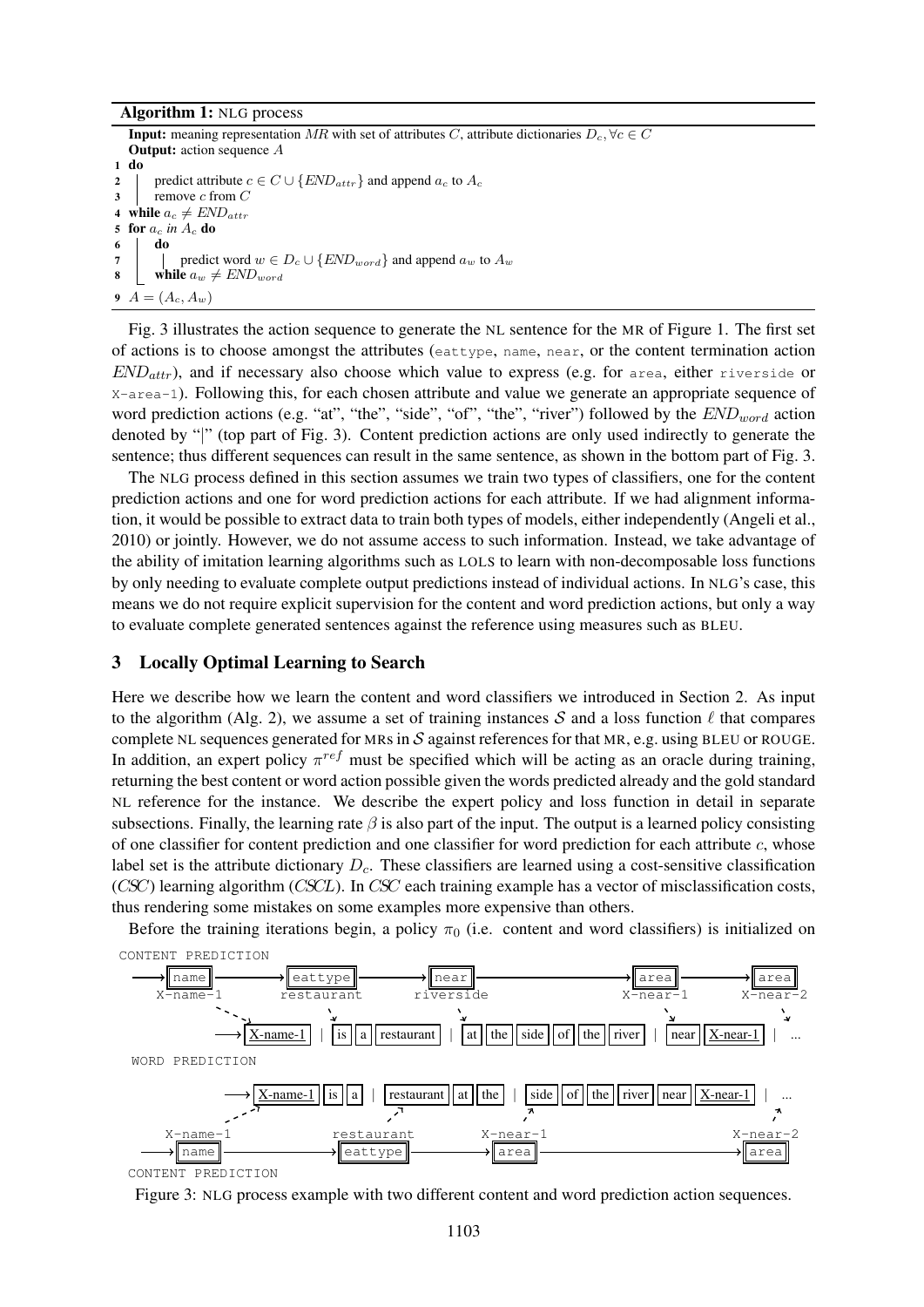Algorithm 2: Locally Optimal Learning to Search (LOLS) for NLG

**Input:** training instances S, expert policy  $\pi^{ref}$ , loss function  $\ell$ , learning rate  $\beta$ , CSC learner CSCL **Output:** Learned policy  $H_N$ 1 Initialize a policy  $\pi_0$ 2 for  $i = 0$  to N do 3 | CSC examples  $E = \emptyset$ 4  $p = (1 - \beta)^i$ // exponential decay  $\mathbf{5}$  for  $\sin S$  do 6 Predict A by executing  $\pi_i(s)$  // roll-in  $7 \mid$  for action  $a_t$  in A do 8  $\parallel$  Let  $\pi^{out} = \pi^{ref}$  with probability p, otherwise  $\pi^{out} = \pi_i$ 9  $\Box$  for each *possible action*  $a_t^j$  do 10  $a_1 t_{+1:T} = \pi^{out}(s; a_{1:t-1}, a_t^j)$ ) // roll-out 11 **Assess**  $c_t^j = \ell(a_{1:t-1}, a_t^j, a_{t+1:T})$ 12 Create a feature vector  $\Phi_t = f(s, a_{1:t-1})$ <br>Add  $(\Phi_t, c_t)$  to E Add  $(\Phi_t, c_t)$  to  $E$ 14 Set  $a^* = a_t^j$  with minimum  $c_t^j$ // find best possible action 15 if  $a_t \neq a^*$  then 16  $\parallel$   $\parallel$   $\parallel$  evaluate only the next E actions  $a_{t+1} \dots a_{t+E}$  in A 17  $\parallel$  then replace A by executing  $\pi^{ref}$  for actions  $a_{1:t+E}$ 18  $\vert$  and  $\pi_i(s)$  for actions  $a_{t+E+1:T}$  // sequence correction 19 Learn  $\pi_{i+1} = \text{CSCL}(\pi_i, E)$  // update 20  $H_N = avg(\pi_0, ..., \pi_N)$ 

the training data. For every instance  $s$  of the training data  $S$ , the algorithm predicts an action sequence  ${a_0 \dots a_T}$  (line 6, roll-in) using the learned policy  $\pi_i$  of the previous iteration (if it is the first iteration, this is the initial learned policy  $\pi_0$ , using the NLG process defined in Alg.1. At each timestep t of this sequence, the algorithm considers all actions  $a_t^j$  $t_t$  that the (content or word) classifier could take (line 9). In order to estimate the cost of each action  $a_t^j$  $t<sub>t</sub>$ , the algorithm produces an action sequence  $\left\{a_{1:t-1}, a_t^j\right\}$  $\left\{t, a t_{t+1:T}\right\}$  (line 10, roll-out) assuming action  $a_t^j$  was taken, and assesses it according to the loss function  $\ell$  (line 11). Thus the algorithm learns whether to select an attribute or generate a word by taking the corresponding action and assessing its effect on the quality of the complete NL. A CSC training example is generated from these costs (line 12-13), which will be used to update the appropriate classification model in the learned policy. The features  $\Phi_t$  are extracted from the input MR and all previous actions and the partial NL corresponding to them (line 12) thus capturing (possibly long-range) dependencies between actions. Finally, all the policies trained at the end of each iteration are averaged into a final policy (line 19). The learned policies consisting of classifiers, unlike the expert policy  $\pi^{ref}$ which is available only for the training instances, can generalise to unseen data.

When examining all possible actions, the algorithm generates the rest of the alternative sequence (rollout)  $\{a_{t+1:T}\}\$  according to either the expert policy  $\pi^{ref}$  or the learned policy  $\pi_i$ , depending on the probability p. In its original specification (Algorithm 1 by Chang et al. (2015)), LOLS chooses which policy to use for each roll-out separately ( $\pi^{out}$  is set inside the foreach loop) and may use a different policy to perform the roll-out for each possible action, but we use the same policy (expert or learned) for all actions to ensure that their costs are calculated consistently. We update this probability  $p$  (line 4) at the start of each training iteration, according to the learning rate  $β$ . Chang et al. (2015) set this probability to a fixed value throughout all iterations, but we opted to follow SEARN's exponential decay schedule (Daumé III et al., 2009), to increasingly move away from the expert policy as we found it to work better in initial experiments; we discuss this further in section 4.2. By gradually decreasing the use of  $\pi^{ref}$  in the roll-outs, the costs used to train the classifiers are adjusted to their own predictions, thus teaching them to predict actions jointly.

#### 3.1 Expert policy

The expert policy  $\pi^{ref}$  is invoked when assessing possible actions using roll-outs (line 10). Given the sequence of actions already taken  $\{a_0 \ldots a_t\}$ , it acts as an oracle that returns the best possible action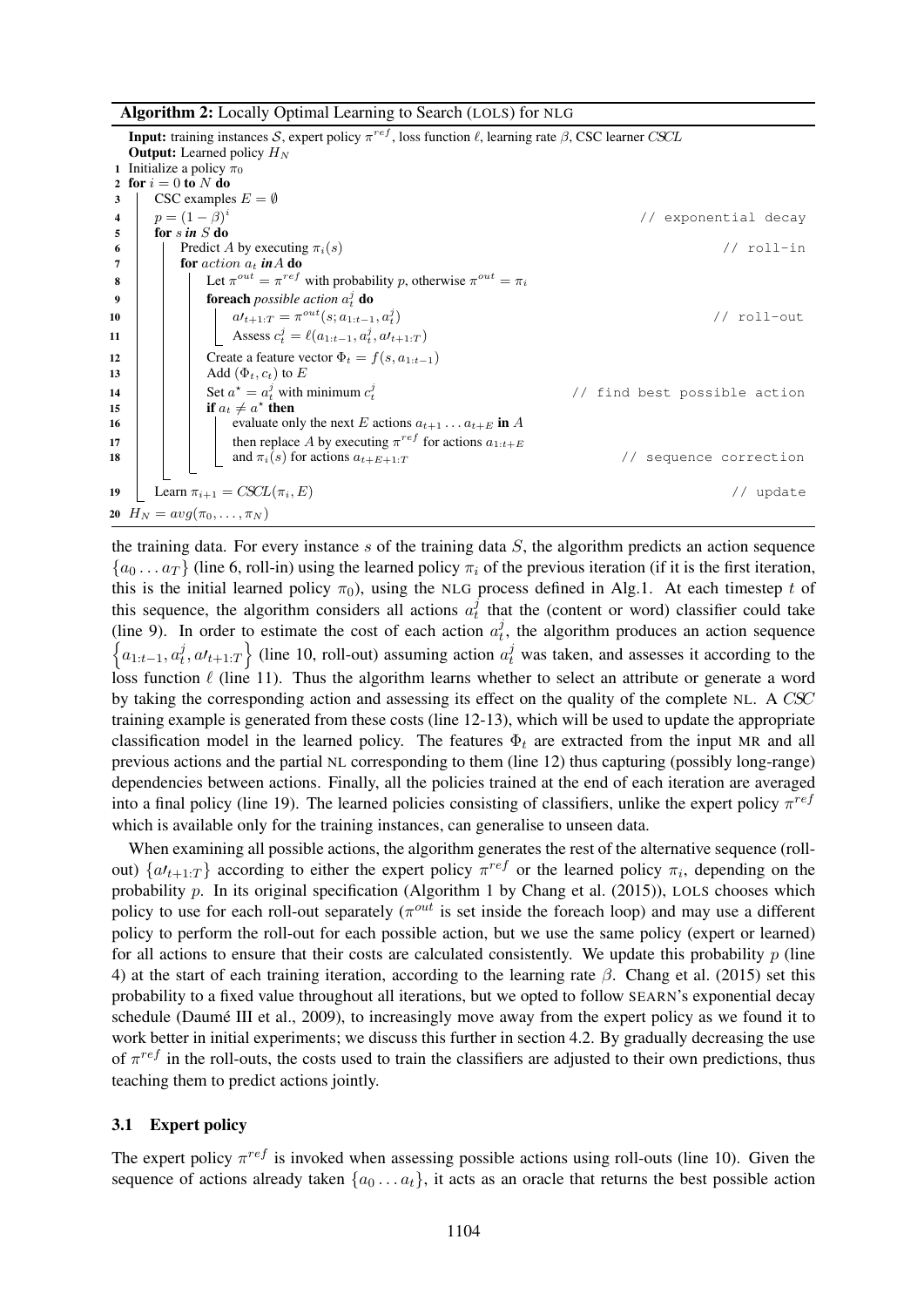

Figure 4: LOLS roll-in (bottom) and roll-out (upper branch) trajectories. Content and word actions are in single and double boxes respectively.

to take, according to the NL reference for the training instance. If a word action is to be predicted by the expert policy we locate the word that makes the sequence (ignoring content actions) best match (i.e. minimize the loss function to) the NL reference. In order to return content actions though, an optimal expert policy would need access to alignments between the MR and the NL reference, which we assume we don't have. Instead, we define a simple heuristic alignment approach that augments the training data with noisy alignments, resulting in a suboptimal expert. LOLS is particularly suitable for this as it can learn with suboptimal expert policies (Chang et al., 2015). This is due to assessing the costs for all possible actions via roll-outs evaluated using the loss function against the (gold) reference, from which the classifier can learn to prefer actions that could contradict those returned by the expert policy. Additionally, in LOLS there is no per-time step mixing of expert and learned policies (i.e. all actions in a single roll-out are predicted by either the expert or the learned policy), which makes designing the expert policy much simpler overall; this is important in tasks like NLG where the optimal action changes drastically when mistakes happen, which is unlike tasks like POS tagging.

The naive alignment used in the expert policy uses the following heuristics. The verbatim values of the MR are simply aligned with their occurrences in the NL reference. The constant values are compared with all unaligned word n-grams in the reference, and aligned with the most similar one according to their character-based Levenshtein distance. For boolean attributes, or attributes with the dont care value, we compare the attribute name with the unaligned n-grams (e.g. aligning  $\frac{d}{d}$  dogs allowed="yes" to "allows") dogs") instead of the value. Finally, inferred alignments are expanded to unaligned words on the right and left side of the sequence until an already aligned word (or punctuation) is found.

Figure 4 illustrates how examining all possible actions at each time step can overcome the errors in the naive alignments. The content sequence has already been predicted (top of the figure), and at timestep  $t = 7$ , the classifier returns action  $a_7 =$  "restaurant". However, later on the sequence we need to predict words for the attribute eattype, for which the classifier (due to the naively aligned training data) is likely to repeat the word "restaurant" leading to an unnatural utterance. So, given this action ( $\hat{a}_7$  = "restaurant"), the resulting sequence has a cost of  $\ell(a_7) = 0.3$ . By examining all possible actions, the algorithm can surmise that if the classifier stops generating words about the current attribute ( $\hat{a}_7$  = "restaurant"), it would lead to a more natural utterance, and hence a lower loss ( $\ell(\hat{a}_7) = 0.0$ ) which will update the learned policy accordingly. An alternative course of action would be for the classifier to learn to stop generating words about the attribute eattype at action  $\hat{a}_{12}$  = "restaurant".

#### 3.2 Loss function

In LOLS the loss function is only used to compare complete action sequences against references (line 11). Therefore, it does not need to decompose over individual actions and allows us to use measures like BLEU (Papineni et al., 2002) or ROUGE (Lin, 2004) as loss functions. These measures can consider multiple references for the same MR, which is useful in learning lexical variation, i.e. multiple ways of expressing the same meaning. The loss function is used to assess roll-outs obtained by both learned and expert policies when assessing both action types. In this way, content actions, which are ignored by the loss function, are evaluated based on their impact on word predictions that follow them. When invoking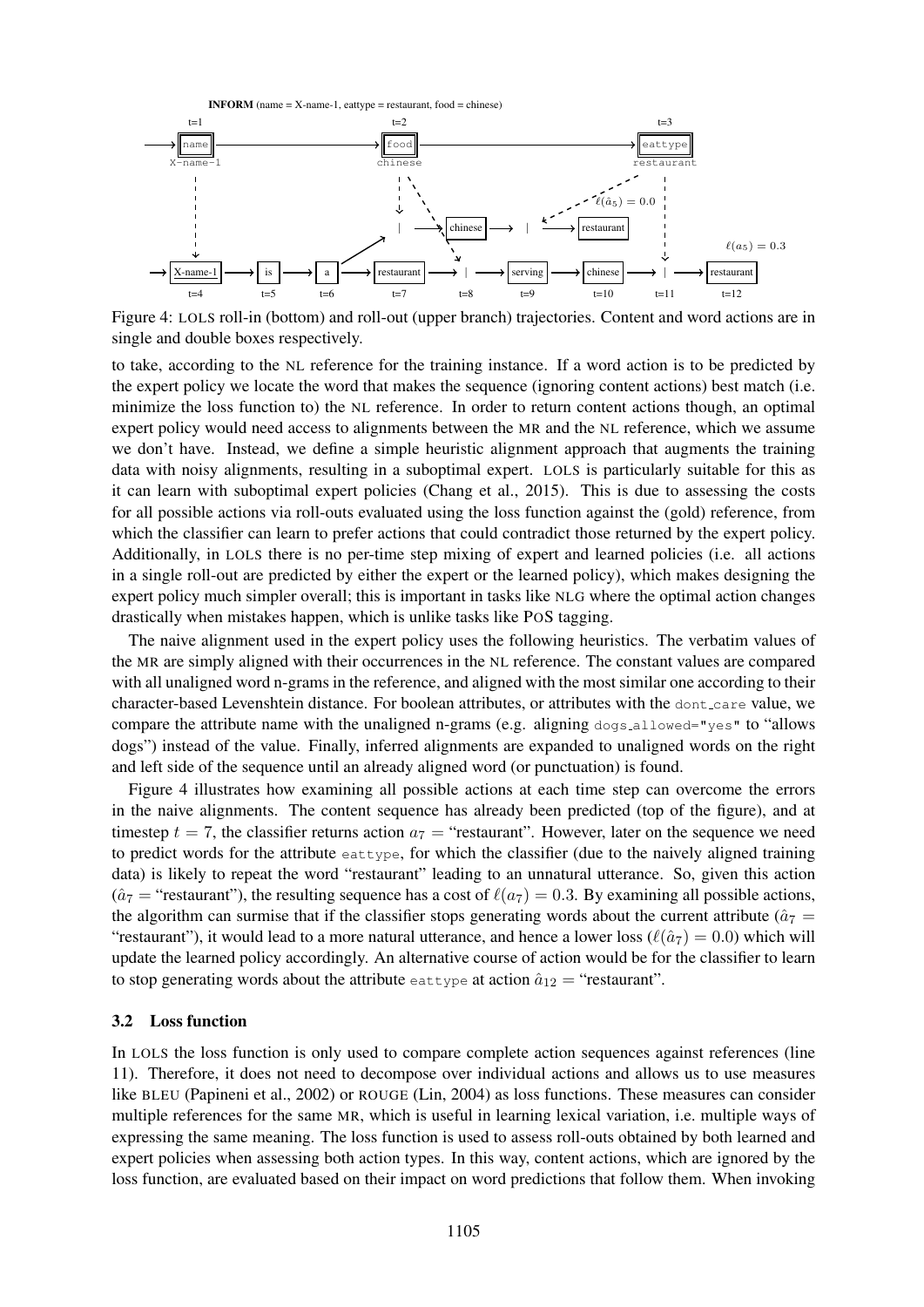the expert policy for content actions, the loss function only checks if the reference contains the attributes in the roll-out. We examine the impact of various loss functions in section 4.2.

Additionally, the loss function penalizes actions that are certain to lead to undesirable behavior, i.e. repeating words, producing a termination action without having generated anything, predicting attributes not present in the MR, or attributes whose dictionary does not contain the word(s) that should follow.

#### 3.3 Sequence correction

Another modification we introduced to the original LOLS algorithm is sequence correction in which soon after the first suboptimal action  $a_t$  (i.e. not having the minimum cost among those possible) of the roll-in trajectory is encountered (lines 14-18), we attempt to correct the errors encountered so far in the sequence before examining further actions. We allow the algorithm to examine at most E actions  $(a_{t+1} \dots a_{t+E})$ following the first suboptimal one (line 16) before re-predicting the roll-in trajectory using the expert policy  $\pi^{ref}$  up to and including the final examined action  $a_{1:t+E}$ , and using the policy  $\pi^{out}$  to predict the rest of the sequence  $a_{t+E:T}$  (lines 17-18). We then proceed with examining the next action  $a_{t+E+1}$  of the new corrected sequence. If suboptimal actions are encountered further in the new sequence, sequence correction may again be performed and the sequence re-predicted.

We found this to be helpful in avoiding generating noisy CSC training examples. Consider the reference "'X-name-1 is a hotel that allows dogs" and the predicted (incorrect) partial output "X-name-1 is a dog". When assessing the action for the next word, it is likely that predicting "that" or "hotel" will result in lower cost than  $END_{word}$  since a loss function such as BLEU or ROUGE would reward the increased word overlap. Assuming that we extract the previous word as a feature in line 12, this would result in learning that predicting "hotel" after "dog" is beneficial. However, this appears to be the case due to the the loss function and the incorrect partial prediction. Correcting the sequence after we encounter the suboptimal word action "dog" to "'X-name-1 is a hotel" will provide the appropriate context for the next action's CSC; most of the features  $\Phi_t$  are extracted from this context. The intuition is similar to the early updates in the incremental perceptron proposed by Collins and Roark (2004).

#### 3.4 Comparison to other Imitation Learning frameworks

In previous subsections, we introduced three modifications to the LOLS framework: 1) the use of SEARN's exponential decay schedule when determining the  $\pi^{out}$  policy, 2) the use of the same policy (expert or learned) for actions in the same step of the sequence, instead of potentially using a different policy for each roll-out, and 3) using sequence correction when encountering suboptimal actions in the sequence.

The main difference of LOLS to other imitation learning frameworks is how the roll-in and roll-out predictions are performed. LOLS performs each roll-in deterministically using the expert policy  $\pi^{ref}$ , while the SEARN and DAGGER (Ross et al., 2011) frameworks roll-in using mixtures of the learned and expert policies; however, partially using the expert policy to roll-in limits those algorithms' capability to learn from the classifiers' mistakes. For roll-out, SEARN stochastically uses a mixture of the learned and expert policies, similarly to LOLS. DAGGER does not employ roll-outs, but uses the expert policy (also referred to as dynamic oracle) to "teach" the correct action to the classifier; this means that it cannot be used to learn using non-decomposable loss functions. Later, a variant of DAGGER, coined V-DAGGER (Vlachos and Clark, 2014), introduced roll-outs to the framework (again using a stochastic mixture of the two policies). AGGREVATE (Ross and Bagnell, 2014) uses a similar roll-in strategy to LOLS, but the expert policy is used exclusively for each roll-out; in the case of NLG, where the expert policy is suboptimal (see section 3.1), this may introduce noise to the classifier.

### 4 Data and experiments

### 4.1 Implementation details

We use the adaptive regularization of weight vectors (AROW) algorithm (Crammer et al., 2013) for costsensitive classification learning. We train separate content and word classifiers for each predicate, and predicate-attribute combination, respectively. Both types of classifiers (word or content action classifiers) exploit features from the immediately preceding words, attributes and attribute-value pairs, and from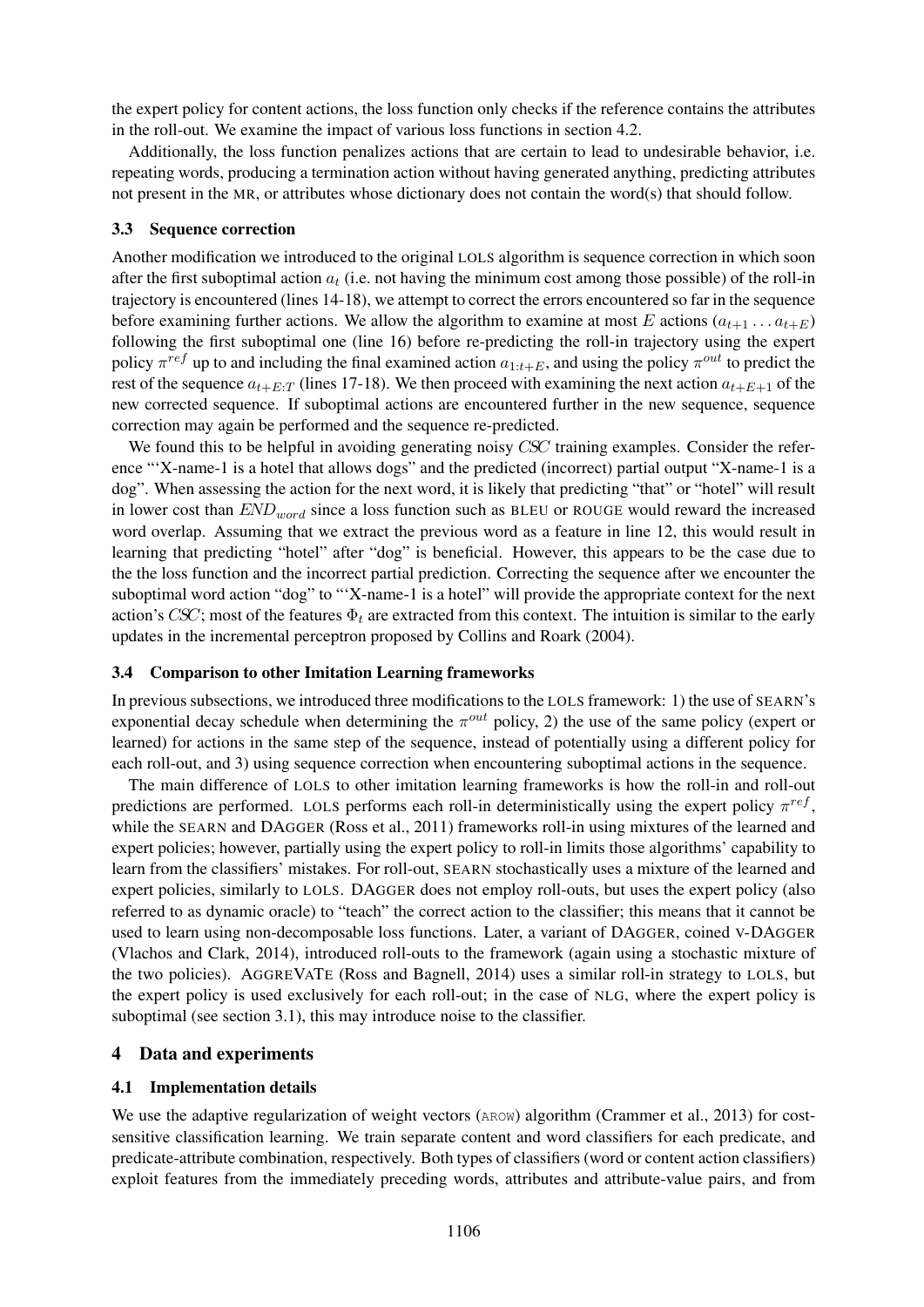language models estimated on the classifier's corresponding training data. They also consider features based on the input MR, such as which attributes and values have already been mentioned and which have not, and, specifically for the word classifiers, whether a word partly or wholly expresses a value.

During training, we also prevent the classifiers from generating more actions than what has been observed in the training data. Finally, the NL utterances are generated in a "delexicalized" form, but we replace the variables with the corresponding values in post-processing; this is the reverse procedure of replacing verbatim values with variables as shown in Figures 1 and 2. The same system is applied to all datasets discussed in the following sections, and its code will be publicly available upon publication.

#### 4.2 Experiments with the SF datasets

The two SF datasets were created by Wen et al. (2015) and contain MRs about hotels and restaurants respectively.<sup>2</sup> The hotel dataset consists of 5,192 MRs with a single NL reference each. They contain 8 predicates (inform, confirm, etc.) and 12 attributes, some of them unique to each dataset. Each attribute can take at most one value (or be empty). Following Wen et al. (2015) we partitioned the data into a training, validation, and testing set in a 3:1:1 ratio. We also created multiple references for each validation and test MR as they did, by grouping all delexicalized references that correspond to the same delexicalized MR. We then repopulate the references according to the MR's values.

Figure 5 shows heat maps of BLEU-4 (top set) and ROUGE-4 (bottom set) scores our system achieved on the validation set of the SF hotel dataset for different values of the learning rate  $\beta$  and the sequence correction parameter E; the notation *"std"* denotes that no sequence correction was used in that configuration. The heat maps are also grouped by which loss function was used in each configuration. By comparing the best configurations, we can conclude that using sequence correction leads to slightly better results (a 1.56 difference on average in BLEU). In figure 6 we show how the learned policy is improved with each epoch of LOLS ( $\pi_0 \ldots \pi_3$ ); note that figure 5 shows the best epoch of each configuration.



Figure 5: Result heat map for SF hotels across different param-Figure 6: Result heat map for SF hotels eters. across different parameters.

As loss functions to LOLS we tried BLEU-4, ROUGE-4, and the harmonic mean of BLEU-4, ROUGE-4 and ERR(%). In essence, BLEU measures the precision of the sentence's content while ROUGE measures the recall. We opted to use ROUGE-4 rather than other variants of ROUGE since it has been shown to

 $2^{2}$ SF is freely available for download at: https://www.repository.cam.ac.uk/handle/1810/251304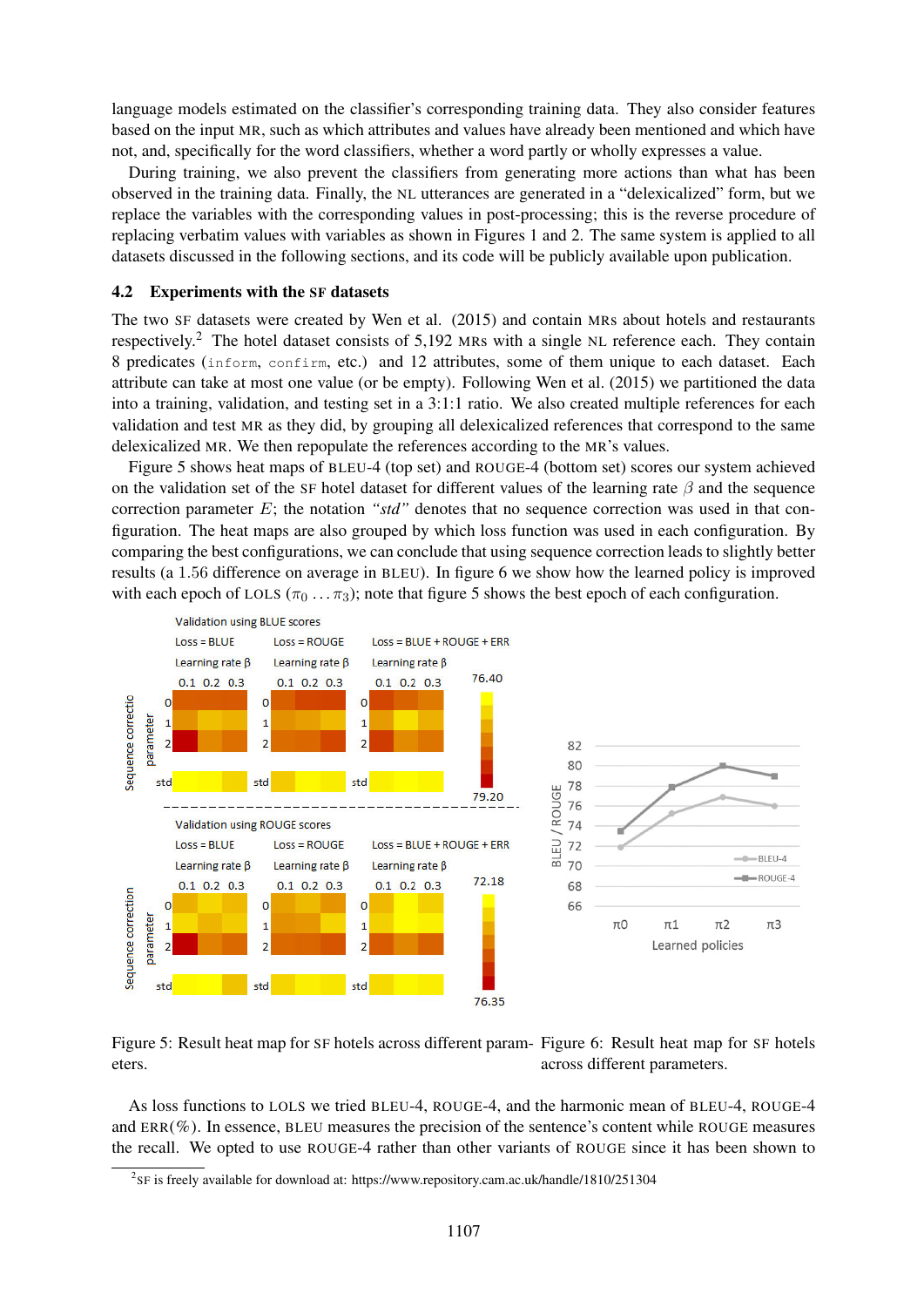correlate better with human assessments in summarization tasks (Graham, 2015). ERR(%) measures what portion of the MRs is not expressed in the NL sentence; it is defined as the number of attribute-value pairs in the MR that are not expressed in the generated NL sentence to the total number of attribute-value pairs in the MR. We can map the values of the MR to the NL sentence similarly to how we calculate the naive alignments (see section 3.1). By comparing these loss functions on the heat maps of Figure 5, we find that there is very little difference between them (0.12 difference on BLEU, and 0.36 on ROUGE). We decided to use the harmonic mean in our experiments since it captures more information.

Additionally, we tried setting a fixed value to probability  $p$  (see line 4 in algorithm 2) as per Chang et al. (2015) instead of using SEARN's exponential decay schedule (Daume III et al., 2009). When comparing ´ the best configurations on the validation set (with no sequence correction), using a fixed value seems to be slightly worse than using an exponential decay schedule (0.89 BLEU difference in SF hotel).

To assess the impact of naive alignments (see section 3.1) on our system we tried initializing the policy  $\pi_0$  on random alignments. In this case, the values of the MR are aligned with words in the NL reference randomly. Subsequently, the random alignments are expanded alternatively to unaligned words similarly to naive alignment expansion as described in section 3.1. The best configuration with random alignments, as expected, performs worse to using naive alignments (25.84 difference in BLEU), but LOLS still improves on the initial policy (5.49 improvement on  $\pi_0$ ). While all results reported above are on the SF hotel dataset, similar conclusions can be drawn for the other datasets we examined.

|             | <b>SF RESTAURANT</b> |              |                    |                 |              |                          |                          |              |           |
|-------------|----------------------|--------------|--------------------|-----------------|--------------|--------------------------|--------------------------|--------------|-----------|
|             | FULL TEST (1040 MRS) |              | UNIQUE $(158$ MRS) |                 |              | NON-OVERLAPPING (13 MRS) |                          |              |           |
|             | <b>BLEU</b>          | <b>ROUGE</b> | $ERR(\%)$          | <b>BLEU</b>     | <b>ROUGE</b> | $ERR(\%)$                | <b>BLEU</b>              | <b>ROUGE</b> | $ERR(\%)$ |
| <b>WEN</b>  | 74.50                | 77.75        | 2.54               | 52.97           | 43.52        | 6.29                     | 27.04                    | 20.44        | 10.38     |
| <b>LOLS</b> | 66.01                | 64.56        | 0.15               | 49.44           | 38.52        | 0.58                     | 28.21                    | 21.47        | 0.00      |
|             |                      |              |                    |                 |              |                          |                          |              |           |
|             | <b>SF HOTEL</b>      |              |                    |                 |              |                          |                          |              |           |
|             | FULL TEST (1076 MRS) |              |                    | UNIQUE (96 MRS) |              |                          | NON-OVERLAPPING (11 MRS) |              |           |
|             | <b>BLEU</b>          | <b>ROUGE</b> | $ERR(\%)$          | <b>BLEU</b>     | <b>ROUGE</b> | $ERR(\%)$                | <b>BLEU</b>              | <b>ROUGE</b> | $ERR(\%)$ |
| <b>WEN</b>  | 86.54                | 84.36        | 0.88               | 66.37           | 56.19        | 3.99                     | 37.24                    | 27.27        | 6.82      |
| <b>LOLS</b> | 80.00                | 76.88        | 0.25               | 68.65           | 68.37        | 0.52                     | 33.31                    | 27.01        | 3.63      |

Table 1: Results on the SF datasets.

Finally, we use the test set to compare against the results of Wen et al. (2015), while setting the parameters based on the validation set results. Our test set results are summarized in Table 1; we report BLEU-4, ROUGE-4, and  $ERR(\%)$ . The BLEU-4 and  $ERR(\%)$  scores of Wen et al. (2015) have been updated after personal communication with them; both are now computed using the same implementation of the measures. The scores are calculated on the full test set, as well as two smaller subsets. The first subset consists exclusively of the unique MRs in the test set (i.e. no MR appears more than once in the unique subset). The results in the unique subset may be more indicative of a system's performance as the distribution of MRs in the test set is unbalanced, e.g. an extreme case in the full test set, is the MR goodbye() which appears 176 times. Comparing the two systems, we see that LOLS performs worse in terms of BLEU and ROUGE, but also has lower  $ER(\%)$ ; this indicates that our system tries to include more attributes in the NL sentences. However, when looking at the scores in the unique MR subset, the difference between the two systems narrows, with almost no difference in the SF hotel dataset.

Examining the test set further, we noticed that there is a big overlap between the training, validation and test sets when we consider the MRs in their delexicalized form (see sction 2). Given that both our and Wen et al. (2015)'s models are trained on the delexicalized forms of the training MRs that means that the evaluation is, in part, performed on MRs that have already been encountered during training. In an effort to more accurately assess how the models generalize to unseen input, we define a second subset of the test set, consisting of the unique MRs whose delexicalized version does not appear in either the training nor validation data (i.e. non-overlapping MRs). As it turns out, these are only 11 and 13 non-overlapping MRs in the SF hotel and restaurant datasets respectively. Comparing the two systems in this second subset shows little difference between them; however we cannot draw any conclusions as the subset is very small. We show below some output utterances from Wen et al. (2015)'s system and ours:

MR: inform(type=restaurant,count='239',good\_for\_meal=dont\_care,food=dont\_care)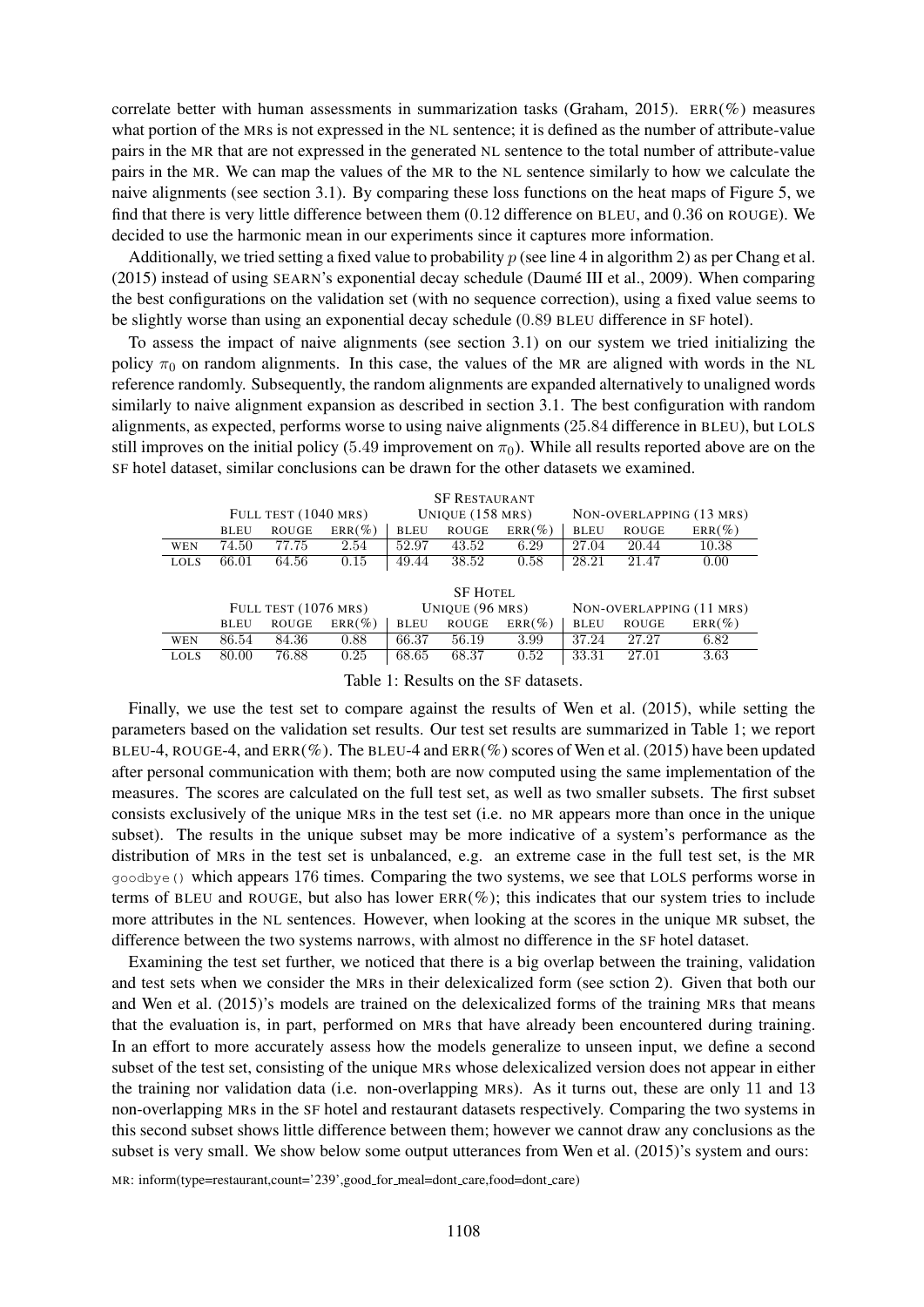WEN: I have found 239 restaurants serve any meal if the food type is not an issue. LOLS: There are 239 restaurants if you do not care about the meal and food.

MR: inform(name='kean hotel',has internet='no') WEN: We're sorry, the Kean hotel does not have access to the internet. LOLS: We're sorry, the Kean hotel does not have internet.

### 4.3 Experiments with the BAGEL dataset

The BAGEL dataset was developed by Mairesse et al. (2010) and contains 202 MRs, each corresponding to 2 NL references.<sup>3</sup> The dataset describes restaurants, and contains one predicate (inform) and 8 attributes (see Figure 1). Each attribute can take multiple values, which are either verbatim strings or constants.

|                  | <b>BLEU</b> | <b>ROUGE</b> | <b>NIST</b> | $ERR(\%)$ |
|------------------|-------------|--------------|-------------|-----------|
| <b>DUSEK</b>     |             |              |             |           |
| Basic perceptron | 52.35       | 46.43        | 4.777       | 23.90     |
| + Diff-tree upd. | 56.75       | 50.82        | 5.137       | 25.10     |
| + Future promise | 56.71       | 48.08        | 5.441       | 24.16     |
| <b>LOLS</b>      | 54.22       | 47.39        | 5.547       | 16.66     |

Table 2: Results on the BAGEL dataset.

In this section we are comparing against Dušek and Jurcícek  $(2015)$ , who based their work on the BAGEL dataset. We include results from three variations of their system, the first using only a perceptron to score the output, the second augmented with differing tree updates and the last with future promise estimations. Following their work, we use 10-fold cross validation, with no overlap between MRs in the training set and the test set; we obtained and use the same folds. Their scores have been recalculated using the same implementation of the measures we use. The BAGEL dataset has no separate development set, so we tuned our system's parameters using 10-fold-cross-validation as well.

Table 2 shows our results; we report BLEU-4, ROUGE-4, NIST (Doddington, 2002), and ERR(%). We have achieved better NIST scores than Dušek and Jurcícek (2015)'s, with slightly worse BLEU-4 and ROUGE-4 scores. Our lower  $ERR(\%)$  suggests that our system includes more information (i.e. attributesvalue pairs) into the sentences, which may account for the slightly worse BLEU and ROUGE scores. Another explanation for Dušek and Jurcícek  $(2015)$ 's performance is, as stated before, that their surface realization is performed using rules based on the frames of an English-Czech dependency treebank.

### 4.4 Human evaluation

To better assess the perceived quality of our system's output, we showed pairs of MRs and generated utterances for all datasets to 202 human judges, not involved in the work of this article. They were all fluent, though not native, English speakers. We generated  $1076 + 1040 + 202$  texts from the MRs of the SF hotel, SF restaurant, and BAGEL data sets using our NLG system, and also obtained the respective texts that Wen et al.  $(2015)$  and Dušek and Jurcícek  $(2015)$  generated in their work using their best configurations. Each MR and generated utterance was shown to (at least) three human judges, in random order. For each pair, the judges were asked to either score the generated utterance in terms of fluency, and informativeness; a scale from 1 to 6 was used. Each judge scored fluency and informativeness on separate sets of texts, to minimize correlation between the criteria. Among the texts that every judge scored, was a small subset of texts whose quality in regards to each other was known beforehand. We used that subset to filter out unreliable human judges that did not score these texts as expected.

|                                                      | <b>BAGEL</b>                                  | <b>SF RESTAURANT</b> |                   | <b>SF HOTEL</b> |                   |             |
|------------------------------------------------------|-----------------------------------------------|----------------------|-------------------|-----------------|-------------------|-------------|
|                                                      | Dušek and Jurcícek (2015)<br>+ Future promise | <b>LOLS</b>          | Wen et al. (2015) | LOLS            | Wen et al. (2015) | <b>LOLS</b> |
| Fluency                                              | $5.15*$                                       | $4.79*$              | 4.49              | 4.23            | 4.41              | 4.68        |
| Informativeness                                      | $4.53*$                                       | $5.24*$              | 5.29              | 5.36            | 5.36              | 5.19        |
| Takle 2. Housen and patien on BLODI, and OD detected |                                               |                      |                   |                 |                   |             |

Table 3: Human evaluation on BAGEL and SF datasets.

<sup>&</sup>lt;sup>3</sup>BAGEL is freely available for download at: http://farm2.user.srcf.net/research/bagel/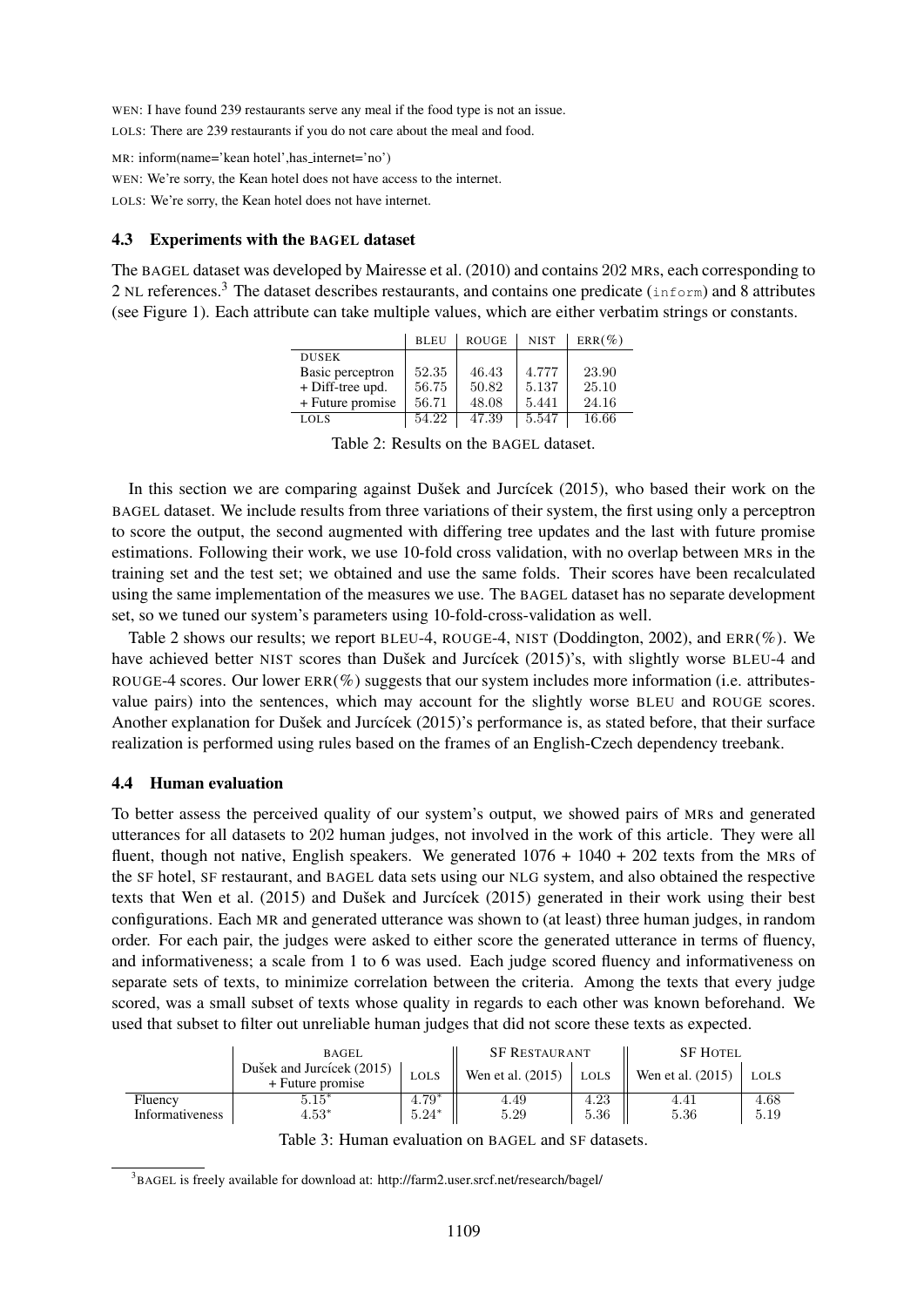Table 3 shows the results of the human evaluation, averaged over all the texts. In the BAGEL dataset, our system performs slightly worse in terms of fluency, but is perceived as more informative. In the SF restaurant dataset, our system performs worse in terms of fluency and better in informativeness, while in the SF hotel dataset, our system performs better in fluency and worse in informativeness. However, no statistically significant difference was detected in the SF datasets for both of these criteria.<sup>4</sup> Table 4, shows the results if we isolate the human judgements for the subset of non-overlapping MRs (see section 4.2); we see that the differences between the systems are much clearer but again we must state that no safe conclusions can be drawn from that small a subset.

|                        | <b>SF RESTAURANT</b> |             | <b>SF HOTEL</b>   |             |  |
|------------------------|----------------------|-------------|-------------------|-------------|--|
|                        | Wen et al. (2015)    | <b>LOLS</b> | Wen et al. (2015) | <b>LOLS</b> |  |
| Fluency                | 3.53                 | 3.23        | 2.38              | 4.22        |  |
| <b>Informativeness</b> | 4.90                 | 5.23        | 4.65              | 4.30        |  |

Table 4: Human evaluation on the non-overlapping MRs of the SF datasets.

# 5 Related work

Apart from the works we compared against, only Konstas and Lapata (2013) and Mei et al. (2016) do not need pre-aligned data. Konstas and Lapata (2013)'s approach incorporates the work of Liang et al. (2009) that learns a generative semi-Markov model to calculate the alignments. We note that this alignment model is developed on the datasets considered, and does not generalize equally well to other datasets (Angeli et al., 2010). On the other hand, the naive alignments we infer are much simpler and we improve them by joint learning of word and content action prediction with respect to the sentence-level evaluation via BLEU and ROUGE. Concurrently, Mei et al. (2016) introduced an encoder-aligner-decoder model to perform content selection and surface realization without pre-aligned data. Their work employs bidirectional LSTM-RNN models, similarly to the work of Wen et al. (2015), and a coarse-to-fine aligner. Unfortunately, they do not report results in the datasets we performed our evaluation on, do not compare against Wen et al. (2015), and their code was unavailable when we were preparing this article.

Imitation learning algorithms for structured prediction have been applied successfully to a variety of tasks, such as dependency parsing (Goldberg and Nivre, 2013) and dynamic feature selection (He et al., 2013). Vlachos and Clark (2014) applied a variant of DAGGER (Ross et al., 2011) to learning a semantic parser from unaligned training examples, which is the reverse task to NLG, i.e. predicting the MR given the NL utterance. To circumvent the lack of alignment information they resorted to defining a randomized expert policy similar to the heuristic one we define, but NLG poses a greater challenge since the output space is all English sentences possible given the vocabulary considered.

Finally, we believe that the main benefit of our imitation learning approach, namely that it is able to learn using a non-decomposable loss function, is orthogonal to using continuous representations such as the hidden state and memory cell in the LSTM of Wen et al. (2015). Recent work by Ranzato et al. (2016) showed how RNNs can be trained at the sequence level (as opposed to the word level) with nondecomposable loss functions in the context of machine translation using imitation learning, and such an approach would also be applicable to NLG.

## 6 Conclusions

In this work, we adapted the Locally Optimal Learning to Search algorithm (Chang et al., 2015) to learn an NLG system from unaligned training data, focusing on its ability to learn with non-decomposable loss functions and suboptimal expert policies. We compared our approach to two recently proposed approaches for learning NLG from unaligned data on datasets they were developed on (three datasets across two domains) and achieved comparable results in automatic evaluation. We also performed human evaluation which showed that our system performs comparably, though its fluency requires improvement on MRs with multiple attributes.

<sup>&</sup>lt;sup>4</sup>We performed Analysis of Variance (ANOVA) and post-hoc Tukey tests ( $a = 0.05$ ); \* denotes statistical significance.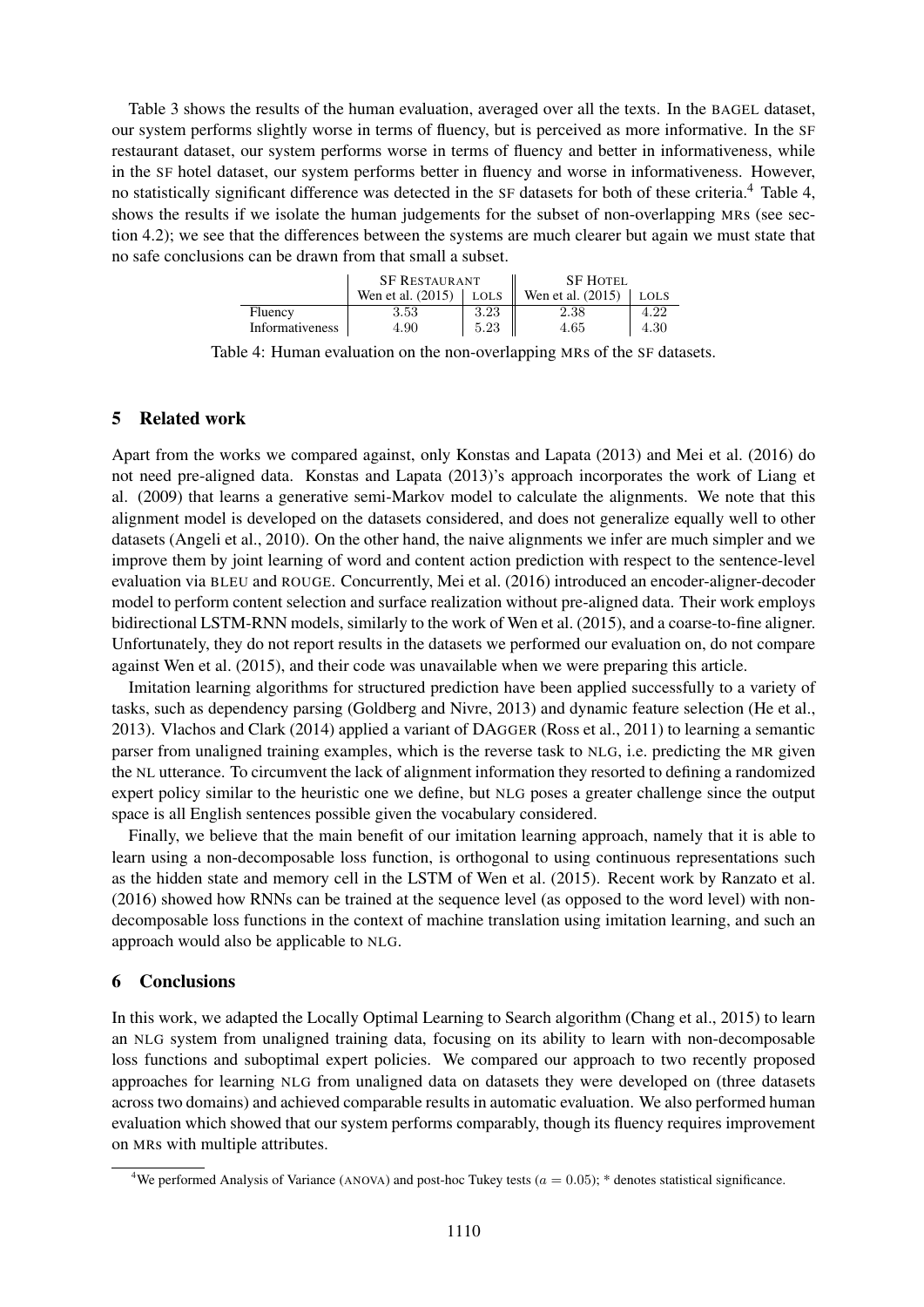### Acknowledgements

This research is supported by the EPSRC grant Diligent (EP/M005429/1). We would like to thank Tsung-Hsien Wen and Ondřej Dušek for their help on the evaluation, Lucia Specia for her advice on the evaluation, and anyone who participated in the human evaluation. Finally, we would like to thank our anonymous reviewers for their helpful comments that helped improve the article.

### References

- I. Androutsopoulos, G. Lampouras, and D. Galanis. 2013. Generating natural language descriptions from OWL ontologies: the NaturalOWL system. *Journal of Artificial Intelligence Research*, 48(1):671–715.
- G. Angeli, P. Liang, and D. Klein. 2010. A simple domain-independent probabilistic approach to generation. In *Proceedings of the Conference on Empirical Methods in Natural Language Processing (EMNLP 2010)*, pages 502–512, Cambridge, MA.
- K. Bontcheva and Y. Wilks. 2004. Automatic report generation from ontologies: the MIAKT approach. In *Proceedings of the 9th International Conference on Applications of Natural Language to Information Systems (NLDB 2004)*, pages 324–335, Manchester, UK.
- Kai-Wei Chang, Akshay Krishnamurthy, Alekh Agarwal, Hal Daumé III, and John Langford. 2015. Learning to search better than your teacher. In *Proceedings of the International Conference on Machine Learning (ICML)*.
- Michael Collins and Brian Roark. 2004. Incremental parsing with the perceptron algorithm. In *Proceedings of the 42nd Annual Meeting on Association for Computational Linguistics*, pages 111–118. Association for Computational Linguistics.
- Koby Crammer, Alex Kulesza, and Mark Dredze. 2013. Adaptive regularization of weight vectors. *Machine Learning*, 91:155–187.
- Robert Dale, Sabine Geldof, and Jean-Philippe Prost. 2003. Coral : Using natural language generation for navigational assistance. In Michael J. Oudshoorn, editor, *Twenty-Sixth Australasian Computer Science Conference (ACSC2003)*, volume 16 of *CRPIT*, pages 35–44, Adelaide, Australia. ACS.
- Hal Daumé III, John Langford, and Daniel Marcu. 2009. Search-based structured prediction. *Machine Learning*, 75:297–325.
- Nina Dethlefs, Helen Hastie, Heriberto Cuayahuitl, and Oliver Lemon. 2013. Conditional random fields for re- ´ sponsive surface realisation using global features. In *Proceedings of the 51st Annual Meeting of the Association for Computational Linguistics (Volume 1: Long Papers)*, pages 1254–1263, Sofia, Bulgaria, August. Association for Computational Linguistics.
- George Doddington. 2002. Automatic evaluation of machine translation quality using n-gram co-occurrence statistics. In *Proceedings of the Second International Conference on Human Language Technology Research*, HLT 2002, pages 138–145, San Francisco, CA, USA. Morgan Kaufmann Publishers Inc.
- Ondřej Dušek and Filip Jurcícek. 2015. Training a natural language generator from unaligned data. In *Proceedings of the 53rd Annual Meeting of the Association for Computational Linguistics and the 7th International Joint Conference on Natural Language Processing of the Asian Federation of Natural Language Processing, ACL 2015, July 26-31, 2015, Beijing, China, Volume 1: Long Papers*, pages 451–461.
- Yoav Goldberg and Joakim Nivre. 2013. Training deterministic parsers with non-deterministic oracles. *Transactions of the association for Computational Linguistics*, 1:403–414.
- Yvette Graham. 2015. Re-evaluating automatic summarization with bleu and 192 shades of rouge. In *Proceedings of the 2015 Conference on Empirical Methods in Natural Language Processing*, pages 128–137, Lisbon, Portugal, September. Association for Computational Linguistics.
- He He, Hal Daumé III, and Jason Eisner. 2013. Dynamic feature selection for dependency parsing. In *Empirical Methods in Natural Language Processing*.
- Ioannis Konstas and Mirella Lapata. 2013. A global model for concept-to-text generation. *Journal of Artificial Intelligence Research*, 48:305–346.